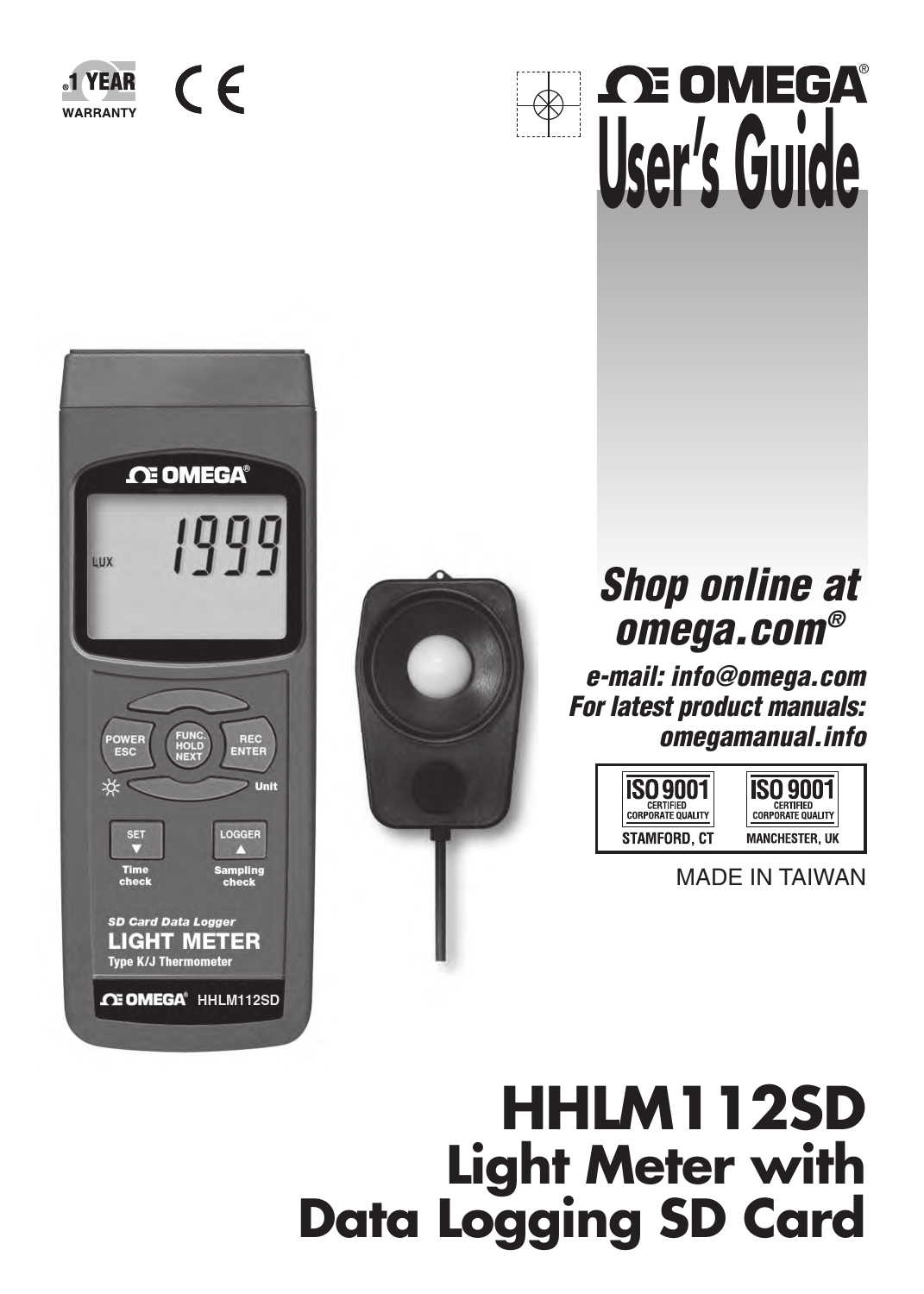## **OE OMEGA®**

**OMEGAnet**® **On-Line Service Internet e-mail omega.com info@omega.com**

#### **Servicing North America:**

**U.S.A.:** ISO 9001 Certified One Omega Drive, Box 4047 Stamford, CT 06907-0047 Tel: (203) 359-1660 FAX: (203) 359-7700 e-mail: info@omega.com

**Canada:**

976 Bergar Laval (Quebec) H7L 5A1, Canada Tel: (514) 856-6928 FAX: (514) 856-6886 e-mail: info@omega.ca

#### **For immediate technical or application assistance:**

#### **U.S.A. and Canada:**

Sales Service: 1-800-826-6342/1-800-TC-OMEGA® Customer Service: 1-800-622-2378/1-800-622-BEST® Engineering Service: 1-800-872-9436/1-800-USA-WHEN® **Mexico:**

En Español: (001) 203-359-7803 FAX: (001) 203-359-7807 e-mail: espanol@omega.com info@omega.com.mx

#### **Servicing Europe:**

#### **Czech Republic:**

Frystatska 184, 733 01 Karvina´, Czech Republic Tel: +420 (0)59 6311899 FAX: +420 (0)59 6311114 Toll Free: 0800-1-66342 e-mail: info@omegashop.cz

#### **Germany/Austria:**

Daimlerstrasse 26, D-75392 Deckenpfronn, Germany Tel: +49 (0)7056 9398-0 FAX: +49 (0)7056 9398-29 Toll Free in Germany: 0800 639 7678 e-mail: info@omega.de

#### **United Kingdom:**

ISO 9002 Certified One Omega Drive River Bend Technology Centre Northbank, Irlam Manchester M44 5BD United Kingdom Tel: +44 (0)161 777 6611 FAX: +44 (0)161 777 6622

Toll Free in United Kingdom: 0800-488-488 e-mail: sales@omega.co.uk

**WARNING:** These products are not designed for use in, and should not be used for, human applications.

It is the policy of OMEGA Engineering, Inc. to comply with all worldwide safety and EMC/EMI regulations that apply. OMEGA is constantly pursuing certification of its products to the European New Approach Directives. OMEGA will add the CE mark to every appropriate device upon certification.

The information contained in this document is believed to be correct, but OMEGA accepts no liability for any errors it contains, and reserves the right to alter specifications without notice.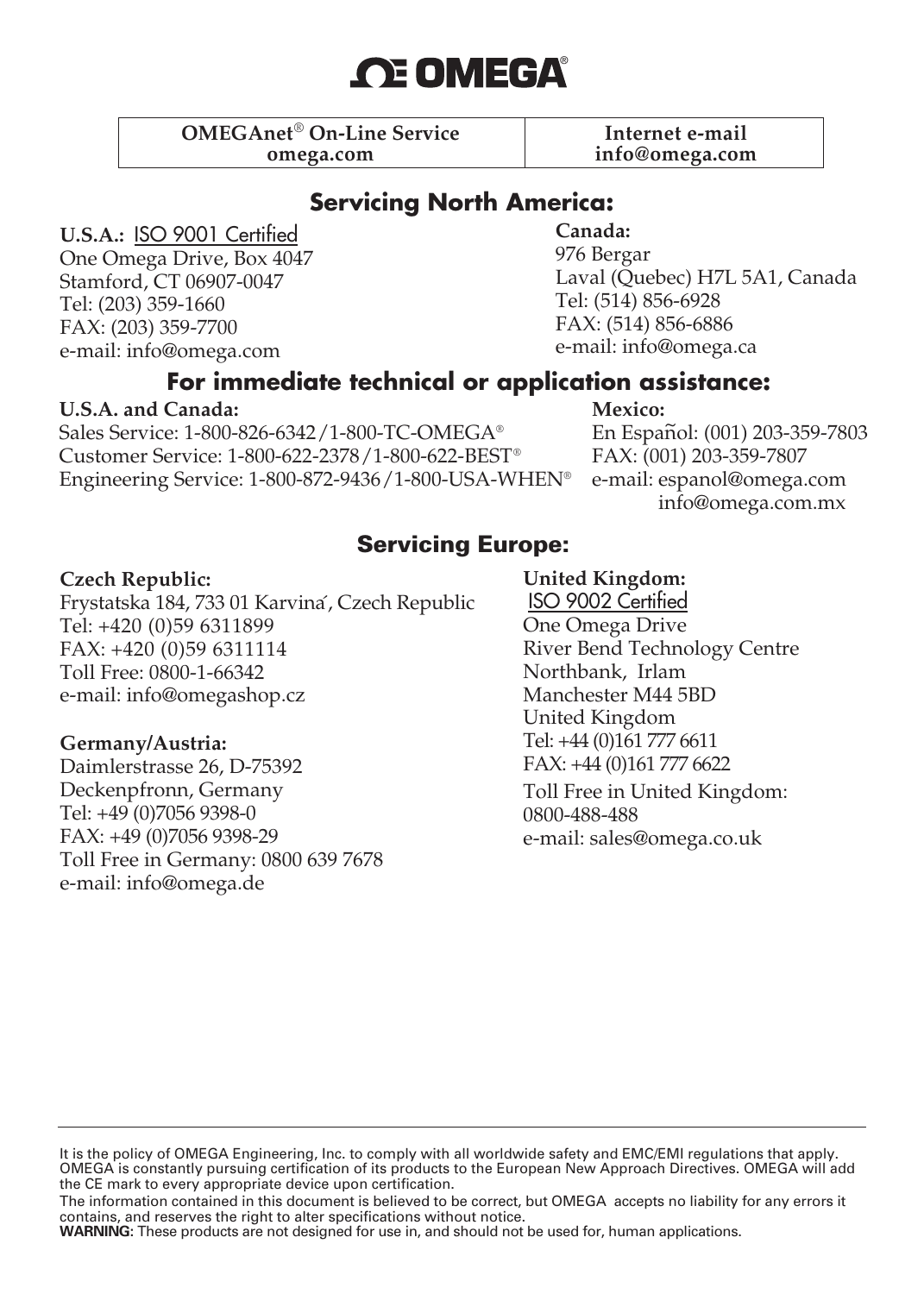## TABLE OF CONTENTS

| Key Features  4                           |
|-------------------------------------------|
|                                           |
| What's in the case $4-5$                  |
|                                           |
|                                           |
| Holding and Storing Measurements 9        |
| Automatic vs. Manual Datalogging  9 - 10  |
| <b>Transferring Data from the SD Card</b> |
|                                           |
| Maintenance & Troubleshooting Tips 13     |
|                                           |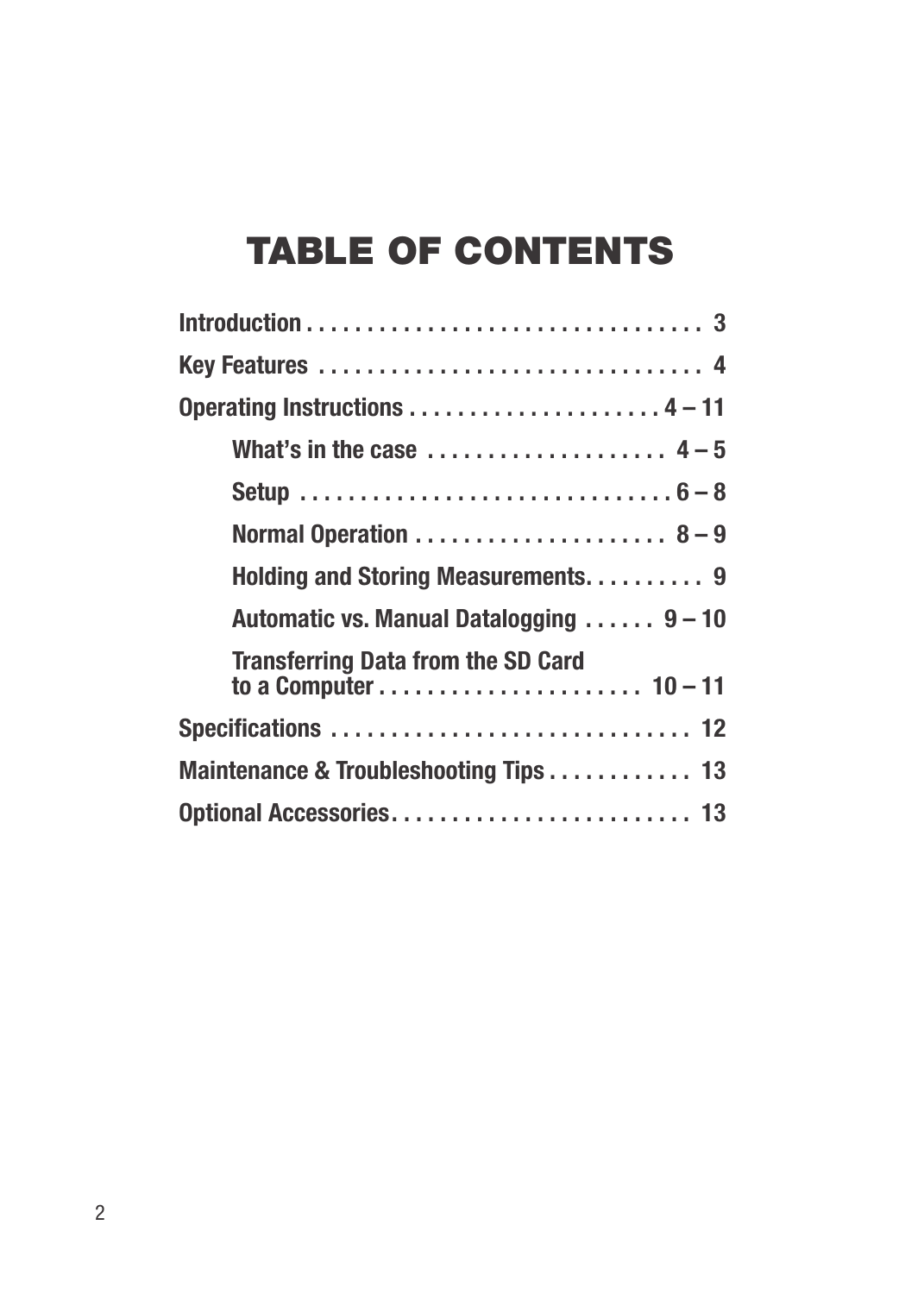## **INTRODUCTION**

Thank you for purchasing the HHLM112SD UV Light Meter with Data Logging SD card. Please read this user's manual carefully and thoroughly before using the instrument.

The HHLM112SD is a general-purpose handheld instrument suitable for measuring the intensity of light in commercial, industrial and consumer settings. Applications include photography, videography, construction, engineering and surveillance.

This light meter measures light intensity using either of two units: lux or foot-candles. The lux is the standard international unit of illuminance, or how much luminous flux is spread over a given area. One can think of luminous flux as a measure of the total "amount" of visible light present, and illuminance as a measure of the intensity of illumination on a surface. A given amount of light will illuminate a surface more dimly if it is spread over a larger area, so illuminance is inversely proportional to area.

The standard international unit of luminous flux is the lumen, and one lux is equal to one lumen/m2. For perspective on lux readings from the natural world, consider that a moonless clear night sky has an illuminance of about 0.002 lux, while direct sunlight has an illuminance of 30,000 to 130,000 lux.

The footcandle (or lumen per square foot) is a non-standard unit of illuminance. Like the Btu, it is mainly in common use only in the U.S., particularly in constructionrelated engineering and in building codes. Because lux and footcandles are different units of the same quantity, it is perfectly valid to convert footcandles to lux and vice versa. One footcandle (ft-cd)  $= 10.764$  lux.

The HHLM112SD has the performance and features needed to satisfy the most demanding aspects of the above applications. It also has the ability to measure surface temperature, using an optional Type K of Type thermocouple. A light probe comes standard with the instrument.

Because it is microprocessor-based, the HHLM112SD can make full use of the portability, reliability and large storage capacities that SD memory cards offer. Measurements of light intensity or temperature can be made automatically at any of 11 sampling rates between one second and one hour. After time-stamping and storing the measurements on an SD card plugged into the instrument (a process called datalogging), the user can remove the card and transfer the measurements to a laptop or desktop computer either directly or via a USB card reader.

The HHLM112SD has a backlit 2-1/2 in. diagonal display and is powered by six "AA" Alkaline batteries or an optional 9-VDC AC adapter.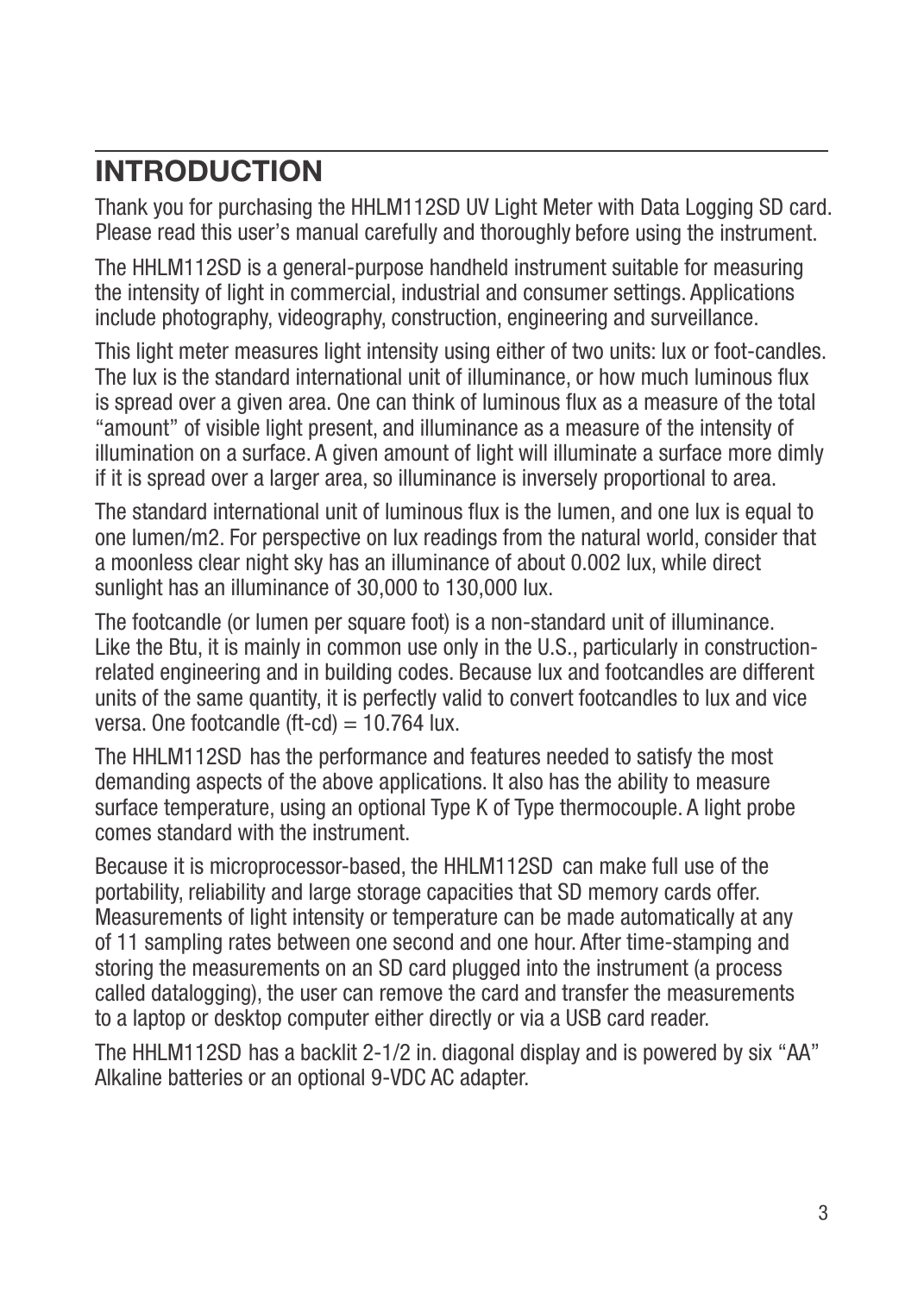## **KEY FEATURES**

- Includes light probe
- Measures light intensity within three automatically switched full-scale ranges: 2,000 lux, 20,000 lux and 100,000 lux (200 ft-cd, 2,000 ft-cd and 10,000 ft-cd)
- Selectable lux or foot-candle unit
- Displays maximum and minimum readings
- Performs real-time automatic datalogging at sampling time settable from 1 second to 1 hour
- Also supports manual logging and changing of card storage location
- Accepts SD memory cards of up to 16 GB capacity
- Big (2.5 in. diagonal) front-panel green backlit LCD is easy to read
- Auto power off function
- Powered by six "AA" batteries or optional 9V AC/DC adapter

## **OPERATING INSTRUCTIONS**

#### *WHAT'S IN THE CASE*

The HHLM112SD comes fully assembled in a carrying case along with a light probe with a protective cover, a 2 GB SD memory card and this user's manual.

Figure 1 shows all of the controls and indicators on the front, back, top, bottom and right side of the HHLM112SD. It also shows (at right) the main components of the supplied light probe. Familiarize yourself with their positions and functions before moving on to the setup procedure.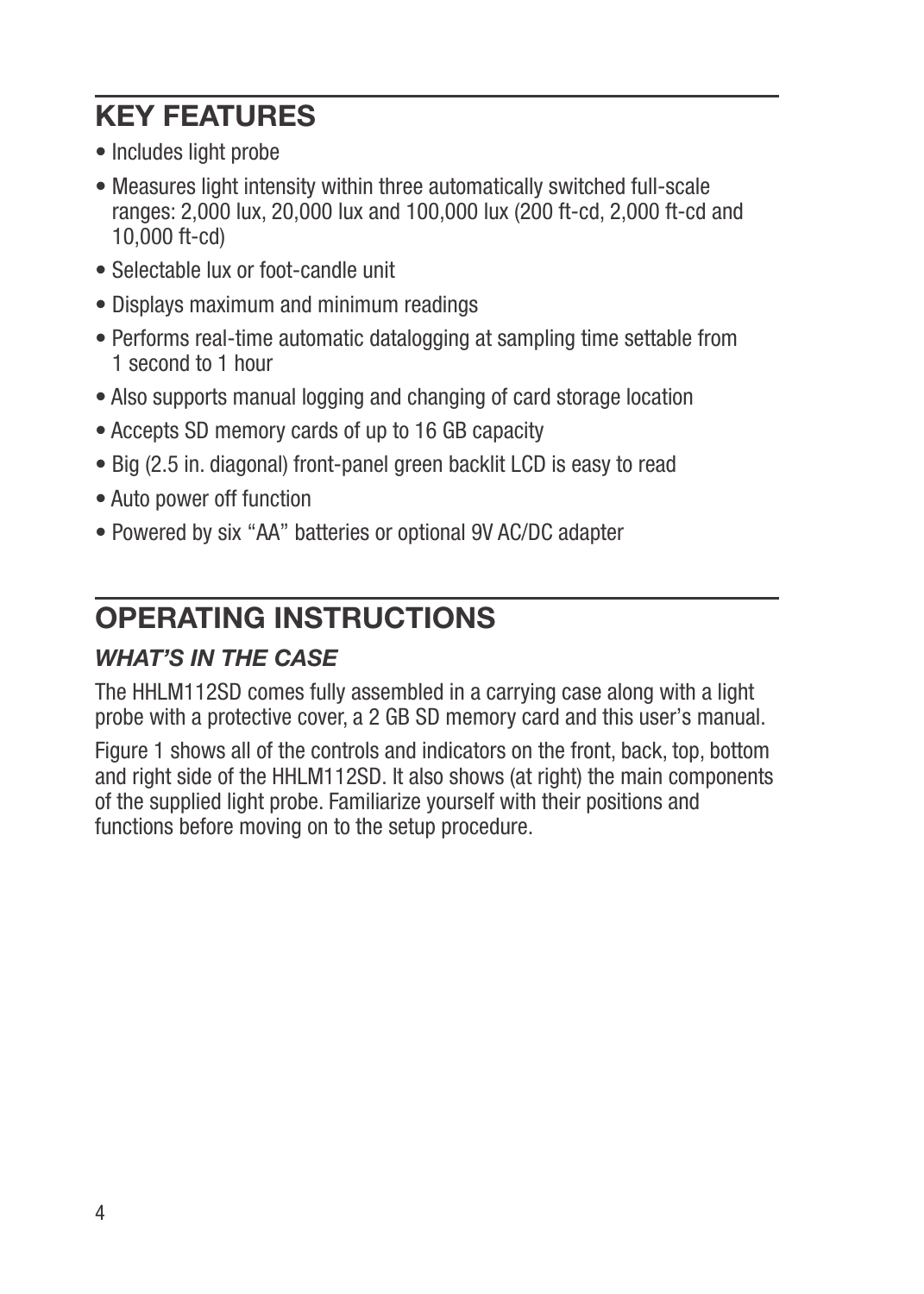**Fig. 1**



- 1-1 Liquid-crystal display
- 1-2 POWER/ESC button
- 1-3 FUNC./HOLD/NEXT button
- 1-4 REC/ENTER button
- 1-5 SET  $\blacktriangledown$  button
- 1-6 LOGGER **button**
- 1-7 Socket for light probe
- 1-8 Socket for Type-K or -J thermocouple temperature probe
- 1-9 SD card socket
- 1-10 RS232 output jack
- 1-11 RESET Button
- 1-12 Socket for 9VDC AC adapter
- 1-13 Battery compartment cover
- 1-14 Battery compartment cover screws
- 1-15 Kickstand
- 1-16 Tripod attachment nut
- 1-17 Light probe plug
- 1-18 Light sensor housing
- 1-19 Light sensor
- 1-20 Light sensor cap

#### **1. The HHLM112SD's controls and indicators** and other physical features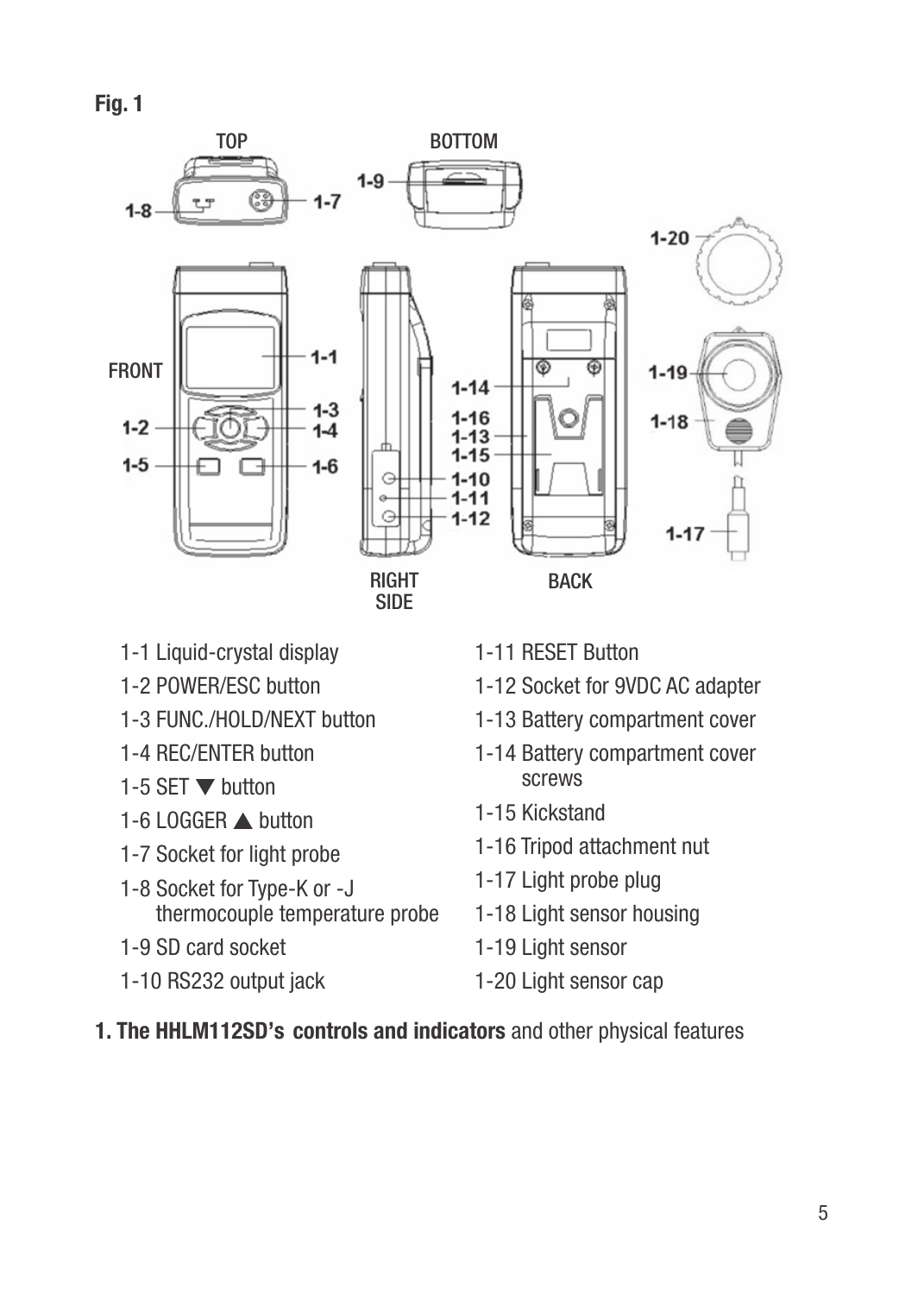#### *SETUP*

**1. Choose the power source.** Before using the HHLM112SD, be sure it is powered by fresh batteries or an optional 9VDC AC adapter plugged into the bottom jack on its right side (callout 1-12).

To remove the battery compartment cover, remove the two screws holding it in place (callout 1-14). Then install six "AA" batteries in the correct orientation, using the polarity marks on the inside of the compartment as a guide. Replace the cover by replacing the two screws.

**2. Install an SD card.** To prepare for setup, also install the supplied 2 GB SD memory card or another card with a capacity from 1 GB to 16 GB in the socket on the bottom of the HHLM112SD (callout 1-9). When installing the card, make sure its gold contacts are facing front and push the card into the socket until you hear a click. To remove the card, push it in until you hear a click and the card pops out.

Now power on the instrument by pressing the POWER/ESC button (callout 1-2) to generate a short beep. (To power off the HHLM112SD, press the POWER/ESC button and hold it until the instrument responds with a long beep.)

When the HHLM112SD powers on, a series of transient startup screens will briefly appear. Once the display has stabilized, perform the following series of eight setup steps in the order presented.

**3. Set the date and time.** Press the SET  $\blacktriangledown$  button (callout 1-5) and hold it for at least five seconds, until the word "dAtE" appears in the center of the display, along with the flashing value "00.00.00" at the lower left, above "yy.mm.dd".

(If you press buttons too slowly in setup mode, the screen will revert to the normal display. To return to the setup sequence, press and hold the SET  $\nabla$  button again. To move ahead to the next field in the sequence or to the next parameter, press the FUNC./HOLD/NEXT button (callout 1-3).)

First set the current year by pressing the SET  $\blacktriangledown$  or LOGGER  $\blacktriangle$  button repeatedly until the correct value appears above "yy". Press the REC/ENTER button to store the setting. The next screen that appears will have the value above "mm" flashing. Use the SET  $\nabla$  or LOGGER  $\triangle$  button to navigate to the current month and press the REC/ENTER button to store the setting. When the next screen flashes the value above "dd", again use the SET  $\blacktriangledown$  or LOGGER  $\blacktriangle$  button to navigate to the current day and press the REC/ENTER button to store the setting.

Once you have set the date, the display will prompt you to set the hour, minute and second of the current time. Again use the SET  $\blacktriangledown$  or LOGGER  $\blacktriangle$  buttons to navigate to the correct values, and the REC/ENTER button to store the settings.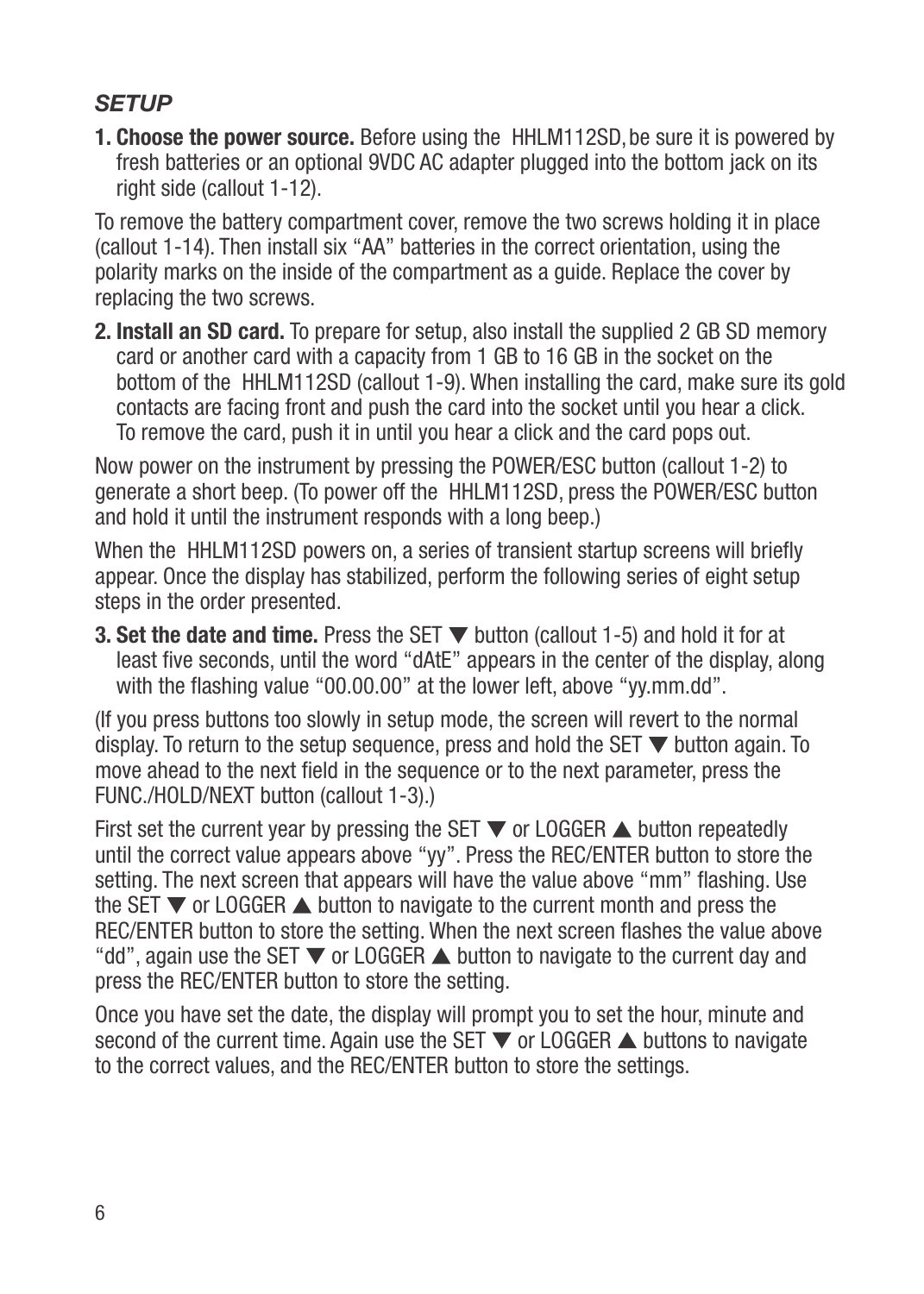- **4. Choose a decimal point or comma** to represent the decimal division between integers and fractions (for example, American-style 20.88 vs. European-style 20,88). Once you have finished setting the time, the display will show the word "bASIC" above the phrase "dEC". Press the SET  $\nabla$  button to make "bASIC" (American style) or "Euro" appear in the upper display, as desired. Press the REC/ENTER button to store the selection.
- **5. Enable or disable auto power off.** Once the format of decimal divisions has been set and stored, the display will show the word "yES' over the term "PoFF". Press the SET  $\blacktriangledown$  button until the desired automatic power off management scheme ("yES" for enable; "no" for disable) is displayed. Press the REC/ENTER button to store the selection. If enabled, the power off function shuts off the DLM112SD after a period of inactivity of ten minutes
- **6. Enable or disable the beeper.** Once the desired power management function has been set and stored, the display will show the word "yES" over the word "bEEP". Press the SET  $\nabla$  button until the desired setting ("vES" or "no") is displayed, and then press the REC/ENTER button to store the selection.
- **7. Select the thermocouple type.** Once the beeper has been enabled or disabled, the display will show the word "Set" over the word "tYPE". Press the SET button until the desired setting ("K" or "J", for a Type K or Type J thermocouple) appears on the right side of the display. Then press the REC/ENTER button to store the selection.
- **8. Select the temperature unit.** Once the thermocouple type has been set and stored, the display will show the term "t-CF". Press the SET  $\nabla$  button until the desired setting ("F" or "C", for Fahrenheit or Celsius units) appears on the right side of the display. Then press the REC/ENTER button to store the selection.
- **9. Set the datalogging sampling time.** Once the temperature unit has been set and stored, the display will show a value above the letters "SP-t". Press the SET  $\blacktriangledown$  button or the LOGGER  $\blacktriangle$  button to decrease or increase the value until the desired sampling time appears above "SP-t". The options are 0, 1, 2, 5, 10, 30, 60, 120, 300, 600, 1800 and 3600 seconds (0 seconds to 1 hour).
- **10. Format the SD card.** Once the sampling time has been set and stored, the word "no" or "yES" will be displayed over the term "Sd-F". Press the SET ▼ button to make a selection.

Choose "yES" whenever a new SD card is being used, or when a used card is being repurposed (from use with another SD card instrument or a camera, for example) and all data on it is to be erased. Choose "no" to preserve any data on a card previously used with this instrument.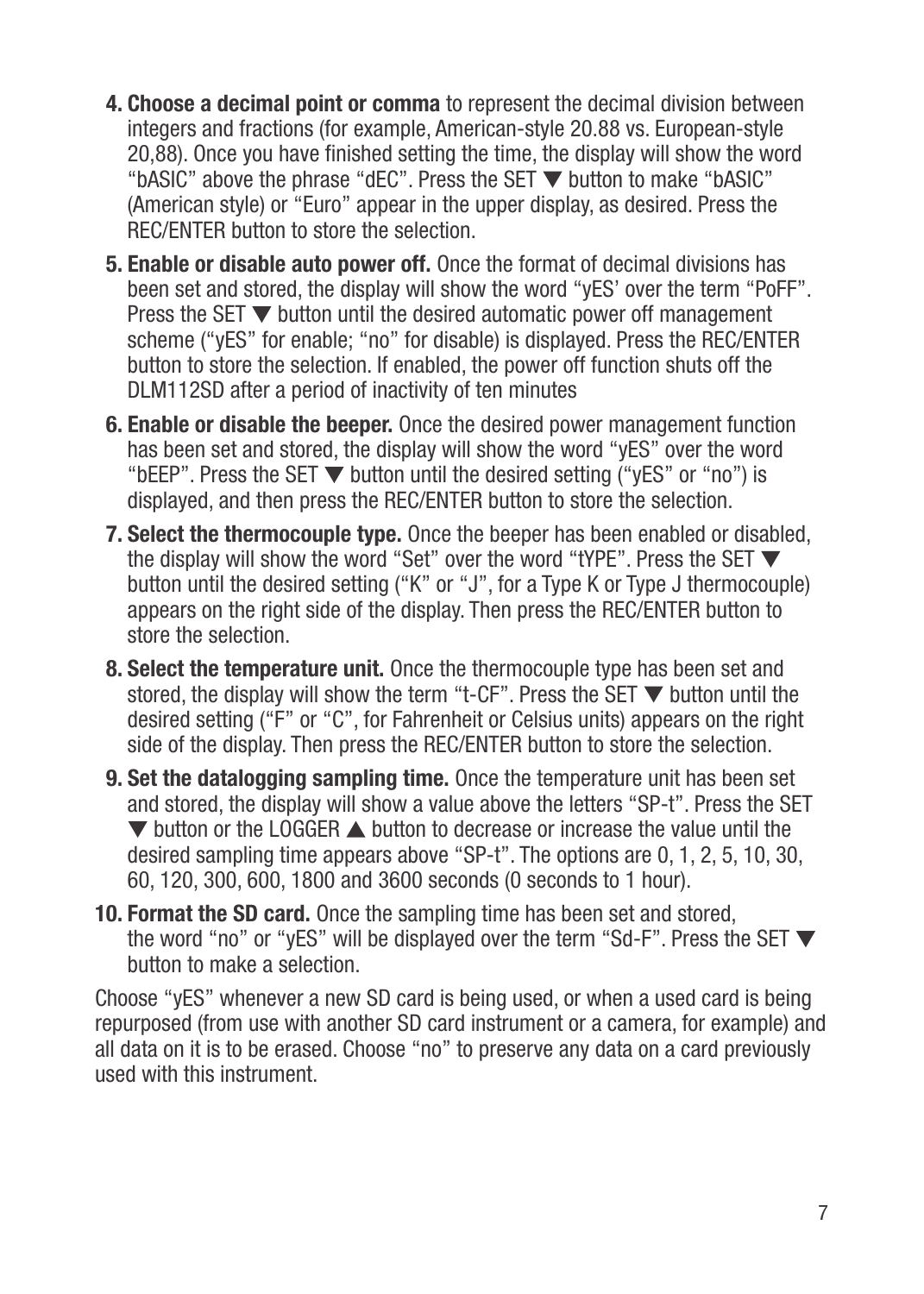If you choose "yES", after you press the REC/ENTER button the instrument will prompt you to confirm that decision by displaying the term "Ent" below "yES" and sounding three beeps. To confirm that you want to begin the erasure/formatting procedure, press the REC/ENTER. "Ent" will then flash several times and the instrument will sound another three beeps to confirm that the SD card has been erased and formatted.

Once the SD card has been formatted (or not), the display will then either return to the first of the six steps in the setup sequence—setting the current date and time or show the term "ESC". If "ESC" appears, press the POWER/ESC button to exit the setup procedure and enter normal operating mode.

#### *NORMAL OPERATION*

The HHLM112SD can measure and store two different kinds of values:

- The intensity of light, in lux or footcandles. The unit lux is analogous to the radiometric unit mW/cm2, but with the power at each wavelength weighted according to the luminosity function, a standardized model of human visual brightness perception. One footcandle  $= 10.764$  lux.
- Temperature (in oF or oC), as sensed by a Type K or Type J thermocouple.

Pressing and holding the FUNC./HOLD/NEXT button will bring up, in order, two blank five-digit displays above the terms "LIgHt" and "tP" (for temperature). Each display also automatically shows the correct unit for the parameter.

- **1. To choose the measurement function,** release the FUNC./HOLD/NEXT button when the desired parameter appears. This becomes the instrument's default measurement function until you change it.
- **2. To measure the intensity of light,** plug the light probe (with its sensor cap on) into the socket at the top of the HHLM112SD (callout 1-7) and use the FUNC.HOLD/NEXT button to select light measurement mode. If the display shows a value other than zero, press the LOGGER  $\triangle$  button and hold it for at least three seconds until you hear a beep. Then remove the cap from the probe.

Holding the sensor housing, point the sensor directly at the light source whose intensity you wish to measure. The display will indicate the intensity in units of lux. To change the unit of measurement to footcandles (Ft-cd), press the REC/ENTER button. The last unit selected becomes the default unit.

**3. To measure temperature,** first make sure that the light probe is not plugged into the instrument. Then use the FUNC.HOLD/NEXT button to select temperature measurement mode and plug either a Type K or Type J thermocouple into the socket (callout 1-8) on the top of the HHLM112SD. The display will read out the sensed temperature in degrees F or C, depending on the setting chosen during setup.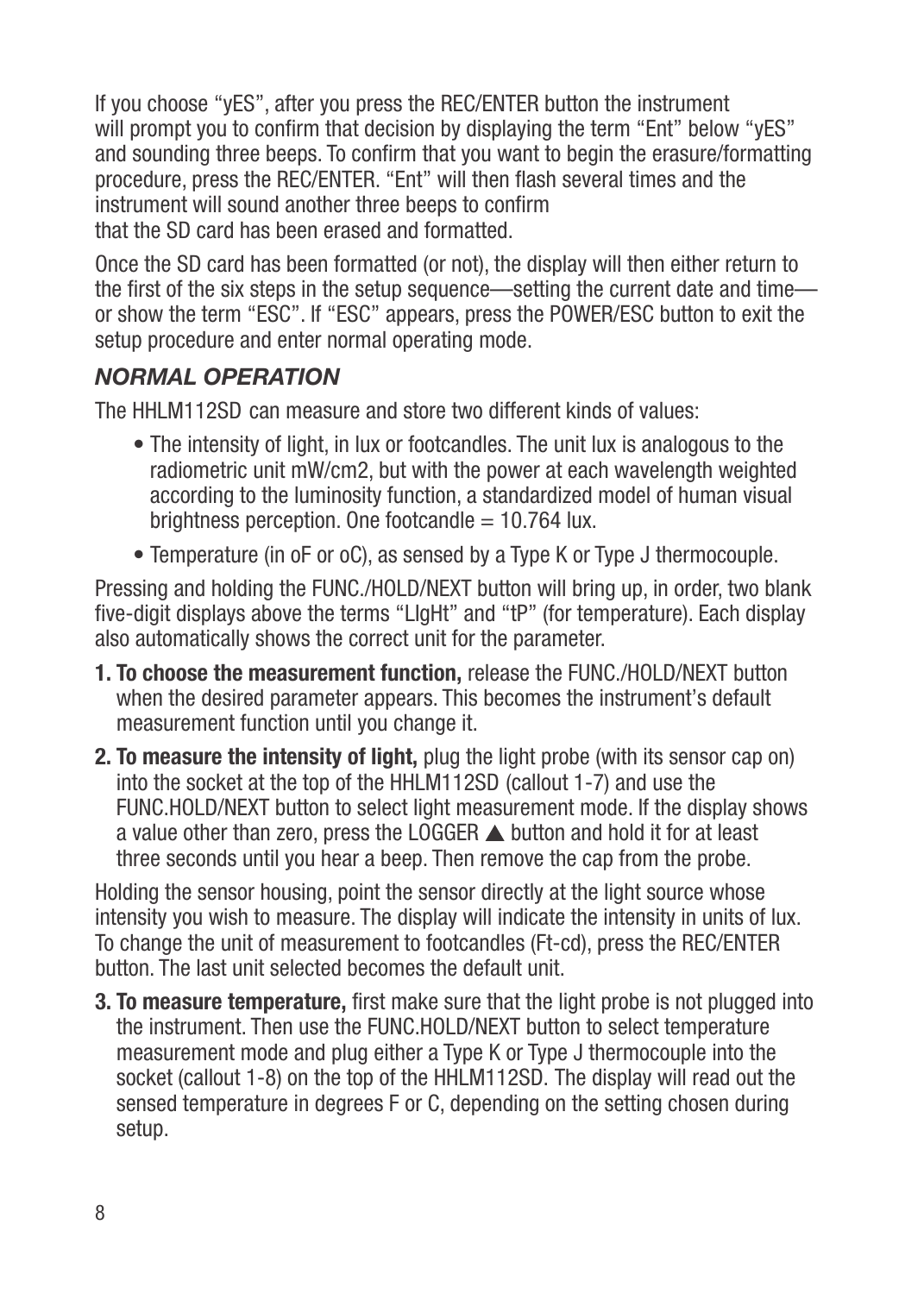To change the unit of measurement, or to configure the instrument for use with a Type J thermocouple probe, press the SET  $\nabla$  button to reenter setup mode and perform Step 7 or 8 of the procedure. Along with the measured value, the display also shows the type of thermocouple the HHLM112SD is configured for.

Whenever the HHLM112SD is in measurement mode, you can turn off the backlight (which is on by default) by briefly pressing (but not holding) the POWER/ESC button. To reactivate the backlight, briefly press the button again.

Whenever the instrument is in measurement mode, you also can check the current date and time by briefly pressing the SET  $\blacktriangledown$  button. Doing so causes both values to appear briefly at the lower left of the display.

#### *HOLDING AND STORING MEASUREMENTS*

- **4. To hold a measured value of light intensity or temperature,** press the FUNC./HOLD/NEXT button during the measurement. Doing so will cause the word "HOLD" to appear at the top of the display. Pressing the FUNC./HOLD/NEXT button again releases the hold.
- **5. To record and recall readings,** press the REC/ENTER button while making measurements. This will make the term "REC" appear at the top of the display. Pressing the REC/ENTER button again, briefly, will make the term "MAX" appear to the right of "REC" and switch the display to the maximum value stored in memory during the last recording session. Pressing the REC/ENTER button again, briefly, will make the term "MIN" appear to the right of "REC" and switch the display to the minimum value stored during the last session.
- **6. To exit recording mode,** press and hold the REC/ENTER button for at least three seconds, until the term "REC" disappears from the top line of the display. The display will then revert to showing the current reading.

#### *AUTOMATIC VS. MANUAL DATALOGGING*

The HHLM112SD can automatically log data using any of 11 sampling times from 1 second to 1 hour. To view the sampling time for which the instrument was set up, press the LOGGER  $\triangle$  button once. To change the datalogging sampling time, perform Step 9 of the setup procedure.

- **7. To start automatic datalogging,** press the REC/ENTER button once. The top line of the display will then show the term "REC". Pressing the LOGGER  $\blacktriangle$  button at this point will make REC flash and add the flashing term "LOGGER" at the top right of the display. This indicates that the instrument is currently storing measured values and their time stamps in memory.
- **8. To pause automatic datalogging,** press the LOGGER **A** button once; this action makes the flashing term LOGGER disappear from the top right of the display and changes the term "REC" from flashing to constant. Pressing the LOGGER  $\triangle$  button again resumes automatic datalogging.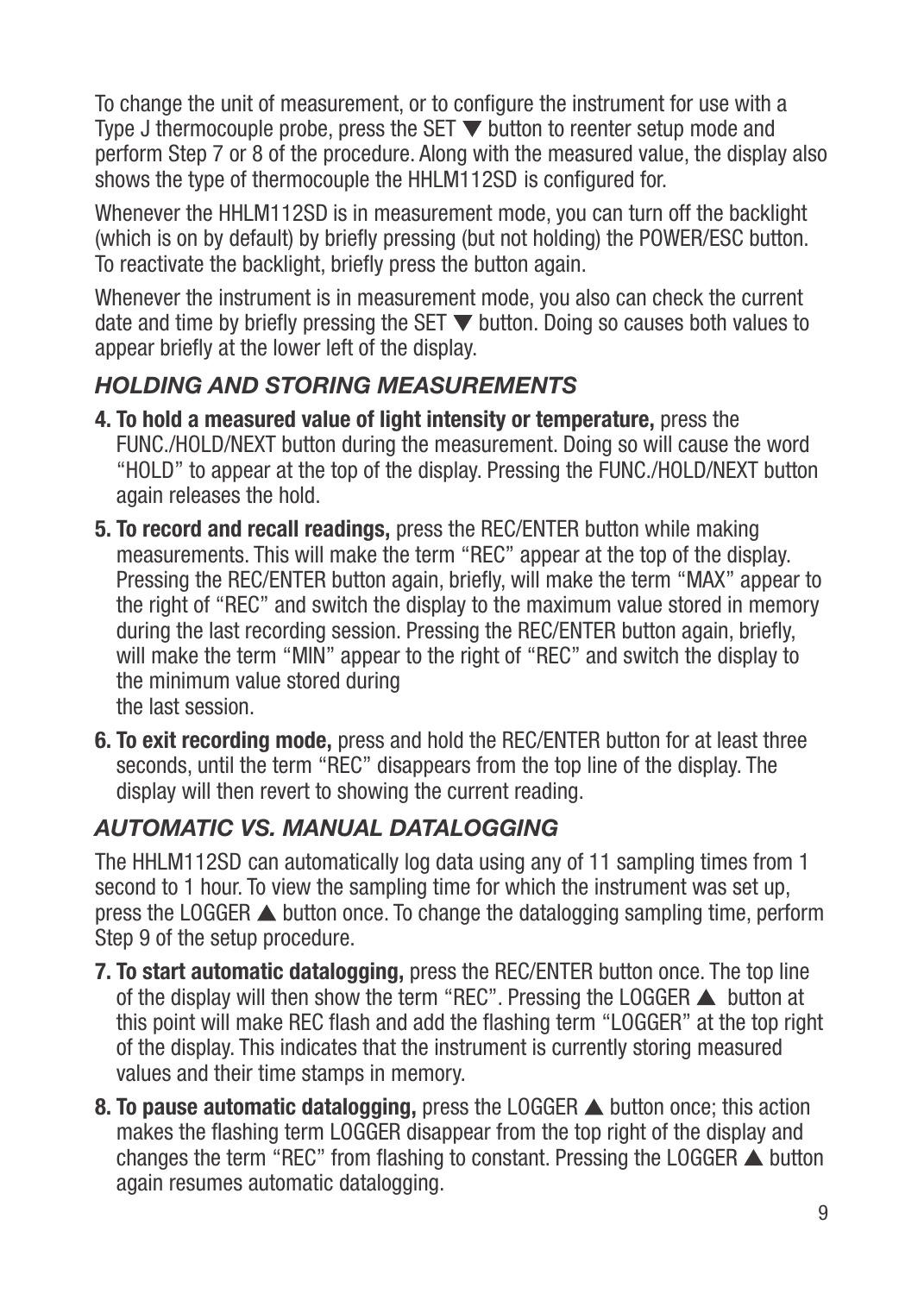- **9. To end automatic datalogging,** press the REC/ENTER button and hold it for at least two seconds. This action causes the "REC" message to disappear.
- **10. To log data manually,** set the sampling time to zero Step 9 of the setup procedure. Then press the REC/ENTER button once. The display will show the term "REC" on the top line, a value in the middle, and below it the letter "P" on the left and a number from 1 to 99 on the same line to the right. The number indicates the position on the SD card that will be used to store manually logged data.

Now press the LOGGER  $\triangle$  button. This will cause the beeper to sound and the term "LOGGER" to briefly appear at the upper right of the display. As in automatic datalogging mode, in this mode the instrument is storing measurements and their time stamps on the SD card.

In manual datalogging mode, however, measurements are being stored continuously (with a sampling time of zero), and their locations on the card can be changed.

- **11. To change the storage location of manually logged data,** press the SET  $\nabla$  button once; this causes the "P" to disappear from the left side of the display and the value on its line to begin flashing. Once the flashing begins, you can use the SET  $\blacktriangledown$  and LOGGER  $\blacktriangle$  buttons to change the flashing value to any number between 1 and 99. Once you have chosen the storage location, press the REC/ENTER button to save the setting. This causes the value to stop flashing and the "P" to return.
- **12. To end manual datalogging,** press the REC/ENTER button and hold it for at least three seconds. This action causes the "REC" message to disappear from the top line of the display.

#### *TRANSFERRING DATA FROM THE SD CARD TO A COMPUTER*

After automatic or manual datalogging of measurements, remove the SD card from the HHLM112SD and plug it into your computer either directly (if it has an SD card slot) or through an SD card reader.

Because the files containing time-stamped data logs have the file extension .xls, they open in Microsoft's Excel application. Figures 2 and 3 show two kinds of Excel presentations: a data-only screen and a graphics-only screen.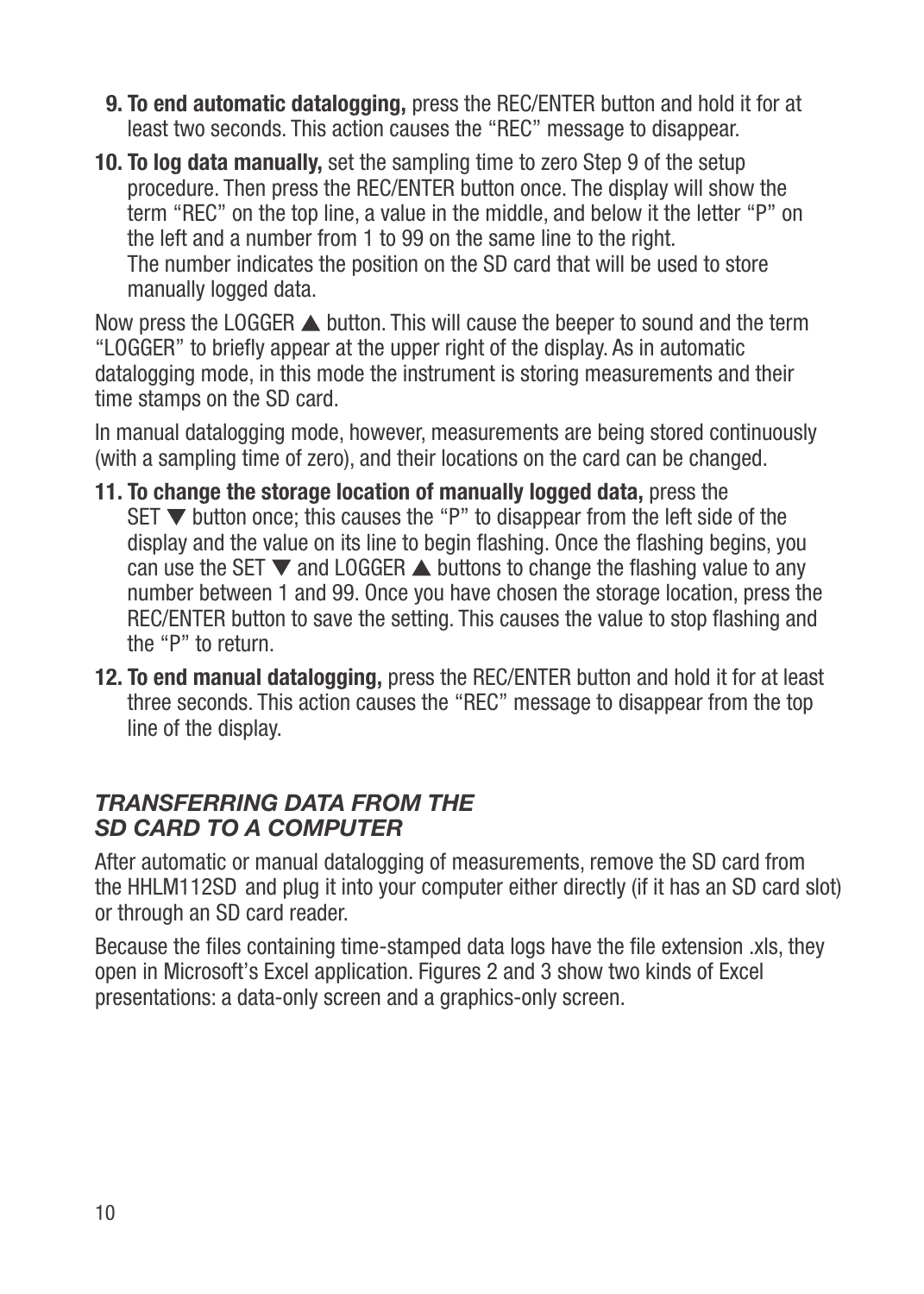|                      | Al            |          | $\mathbf{v}$ (e) | $f_{\rm x}$ | Place    |       |      |   |  |   |
|----------------------|---------------|----------|------------------|-------------|----------|-------|------|---|--|---|
| $\blacktriangleleft$ | A             | B        | C                | D           | E        | F     | G    | H |  | K |
|                      | Place         | Date     | Time             | Value       | Unit     | Value | Unit |   |  |   |
| $\sqrt{2}$           |               | 2009/6/8 | 15:14:54         |             | 663 LUX  |       |      |   |  |   |
| 3                    |               | 2009/6/8 | 15:14:55         |             | 666 LUX  |       |      |   |  |   |
| 4                    | 3             | 2009/6/8 | 15:14:56         |             | 663 LUX  |       |      |   |  |   |
| $\mathfrak{h}$       | 4             | 2009/6/8 | 15:14:57         |             | 663 LUX  |       |      |   |  |   |
| $\ddot{\circ}$       | $\mathcal{L}$ | 2009/6/8 | 15:14:58         |             | 666 LUX  |       |      |   |  |   |
| $^\prime\prime$      | 6             | 2009/6/8 | 15:14:59         |             | 659 LUX  |       |      |   |  |   |
| 8                    | $\gamma$      | 2009/6/8 | 15:15:00         |             | 664 LUX  |       |      |   |  |   |
| 9                    | 8             | 2009/6/8 | 15:15:01         |             | 664 LUX  |       |      |   |  |   |
| 10                   | 9             | 2009/6/8 | 15:15:02         |             | 664 LUX  |       |      |   |  |   |
| $_{11}$              | 10            | 2009/6/8 | 15:15:03         |             | 664 LUX  |       |      |   |  |   |
| 12                   | 11            | 2009/6/8 | 15:15:04         |             | 664 LUX  |       |      |   |  |   |
| 13                   | 12            | 2009/6/8 | 15:15:05         |             | 667 LUX  |       |      |   |  |   |
| 14                   | 13            | 2009/6/8 | 15:15:06         |             | 674 LUX  |       |      |   |  |   |
| 15                   | 14            | 2009/6/8 | 15:15:07         |             | 674 LUX  |       |      |   |  |   |
| 16                   | 15            | 2009/6/8 | 15:15:08         |             | 674 LUX  |       |      |   |  |   |
| 17                   | 16            | 2009/6/8 | 15:15:09         |             | 674 LUX  |       |      |   |  |   |
| 18                   | 17            | 2009/6/8 | 15:15:10         |             | 155 LUX  |       |      |   |  |   |
| 19                   | 18            | 2009/6/8 | 15:15:11         |             | 1038 LUX |       |      |   |  |   |
| 20                   | 19            | 2009/6/8 | 15:15:12         |             | 2030 LUX |       |      |   |  |   |
| 21                   | 20            | 2009/6/8 | 15:15:13         |             | 1250 LUX |       |      |   |  |   |
| 22.                  | 21            | 2009/6/8 | 15:15:14         |             | 1068 LUX |       |      |   |  |   |
| 23                   | 22            | 2009/6/8 | 15:15:15         |             | 874 LUX  |       |      |   |  |   |
| 24                   | 23            | 2009/6/8 | 15:15:16         |             | 1007 LUX |       |      |   |  |   |

**Fig. 2. Typical Excel data-only screen**



**Fig. 3. Typical Excel graphics-only screen**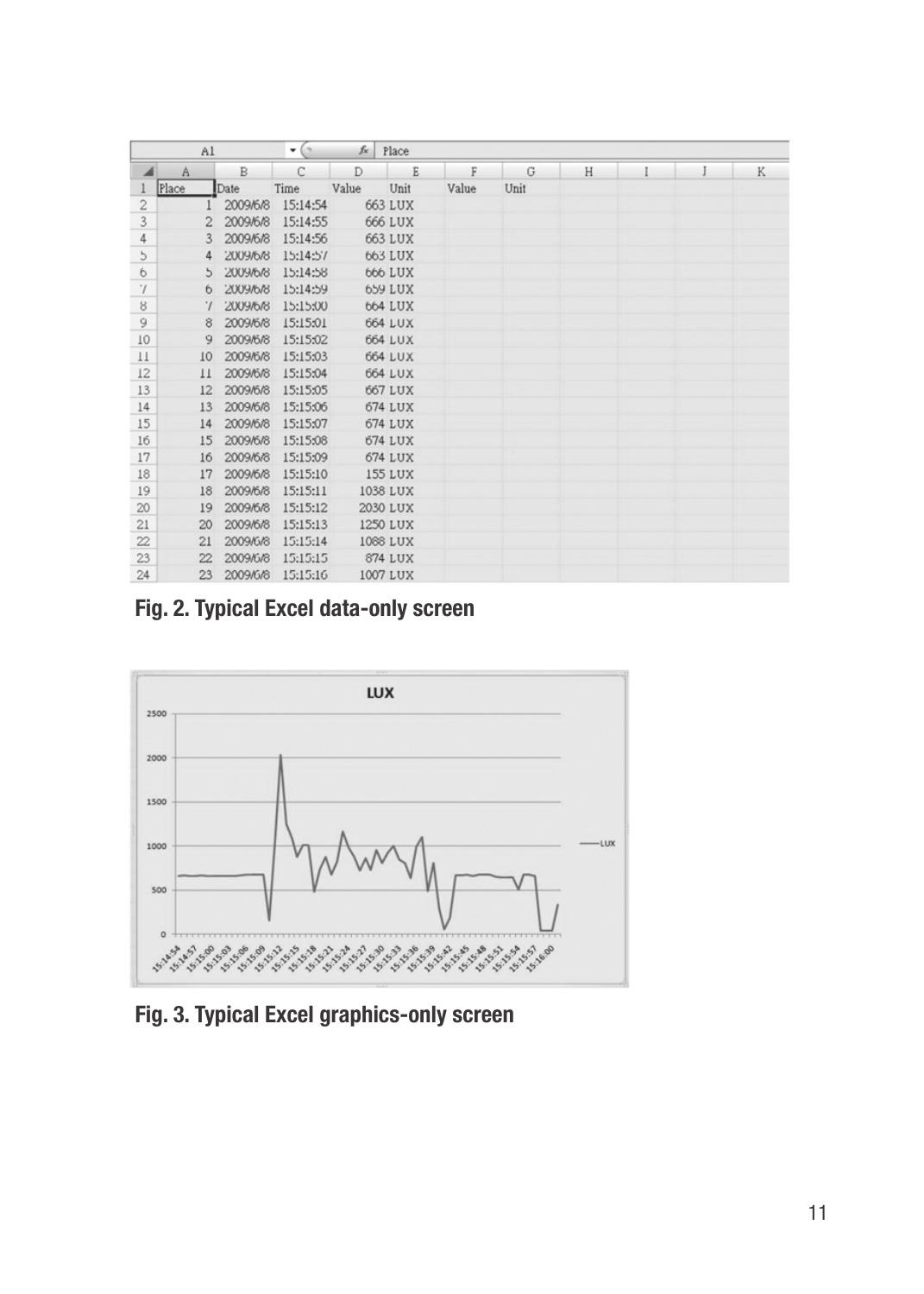## **SPECIFICATIONS**

| Embedded microcontroller    | Custom one-chip LSI device                                                                                                                                                                                                                  |  |  |  |  |  |
|-----------------------------|---------------------------------------------------------------------------------------------------------------------------------------------------------------------------------------------------------------------------------------------|--|--|--|--|--|
| Display type                | Liquid-crystal with green backlight                                                                                                                                                                                                         |  |  |  |  |  |
| Display size                | 2.05 x 1.5 in. (52 x 38 mm)                                                                                                                                                                                                                 |  |  |  |  |  |
| Full-scale ranges           | 0 to 1,999 lux; 1,800 to 19,990 lux;<br>(automatically switched) 18,000 to 99,900 lux<br>(0 to 186 ft-cd; 167 to 1,860 ft-cd;<br>1,670 to 9,290.7 ft-cd)                                                                                    |  |  |  |  |  |
| Measurement accuracy        | $\pm$ 4% of full-scale reading + 2 digits for all lux readings<br>and ft-cd readings at 200 ft-cd full-scale (f.s.);<br>$\pm$ 4% of f.s. reading + 2 ft-cd at 2,000 ft-cd f.s.;<br>$\pm$ 4% of f.s. reading + 20 ft-cd at 20,000 ft-cd f.s. |  |  |  |  |  |
| Measurement resolution      | 1 lux at 2,000 lux f.s.;<br>10 lux at 20,000 lux f.s.;<br>100 lux at 100,000 lux f.s.;<br>0.1 ft-cd at 200 ft-cd f.s.;<br>1 ft-cd at 2,000 ft-cd f.s.;<br>10 ft-cd at 10,000 ft-cd f.s.                                                     |  |  |  |  |  |
| Stored readings             | Maximum, minimum                                                                                                                                                                                                                            |  |  |  |  |  |
| Datalogging sampling times  | 1 second to 1 hour (automatic mode)                                                                                                                                                                                                         |  |  |  |  |  |
| SD card capacity            | 1 GB to 16 GB                                                                                                                                                                                                                               |  |  |  |  |  |
| Settable parameters         | Date, time, auto power off, beep sound, temperature<br>unit (oF or oC), sampling time, thermocouple type<br>(K or J), decimal point or comma                                                                                                |  |  |  |  |  |
| Operating temperature       | 32° to 122oF (0° to 50oC)                                                                                                                                                                                                                   |  |  |  |  |  |
| Operating relative humidity | 0 to 85%                                                                                                                                                                                                                                    |  |  |  |  |  |
| Power source                | 6 Alkaline "AA" batteries or optional<br>9-VDC AC adapter                                                                                                                                                                                   |  |  |  |  |  |
| Power consumption           | 6.5 mADC (normal operation, with backlight off and<br>SD card not saving data; 30 mADC with backlight on)                                                                                                                                   |  |  |  |  |  |
| Dimensions of meter         | 6.97 x 2.68 x 1.77 in. (177 x 68 x 45 mm)                                                                                                                                                                                                   |  |  |  |  |  |
| Weight of meter             | 1.08 lb. (489g)                                                                                                                                                                                                                             |  |  |  |  |  |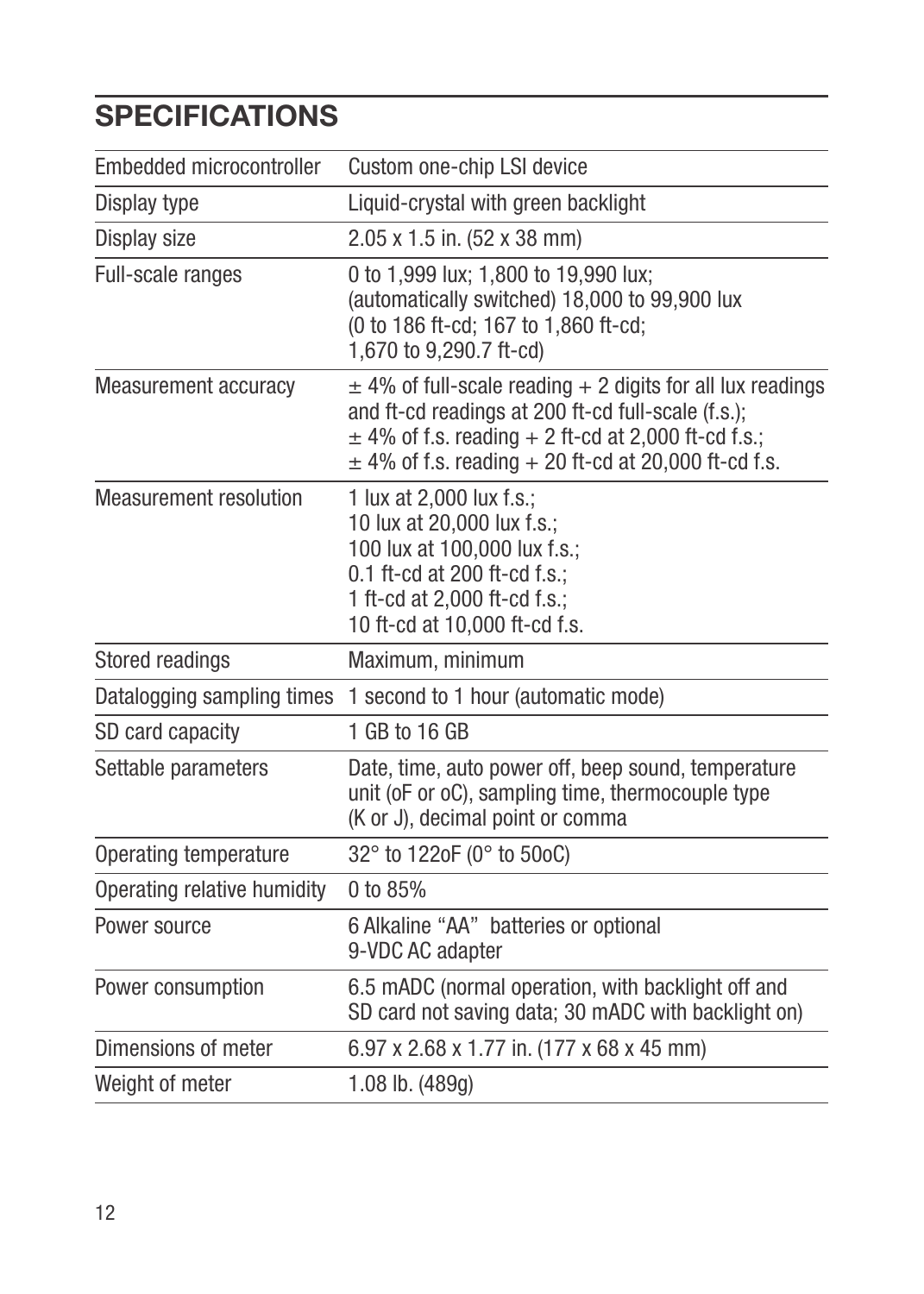## **MAINTENANCE & TROUBLESHOOTING TIPS**

Keep the light probe clean and its sensor under the protective cap when not in use.

When the icon  $\Box$  appears in the left corner of the display, it's time to replace the six "AA" batteries that power the instrument (although measurements will remain valid for several hours after the low-battery indicator first appears). Replacing the batteries requires removing the two screws that hold the battery compartment cover in place, as explained earlier. After inserting fresh batteries in the correct orientation, tighten the screws to secure the cover.

If the meter "freezes" (like a computer) and buttons become unresponsive, try resetting the instrument by pushing the RESET button on its right side (callout 1-11 of Fig. 1) with the end of a paper clip.

Remove the batteries when storing this product for an extended period of time.

Do not drop or disassemble the instrument or immerse it in water.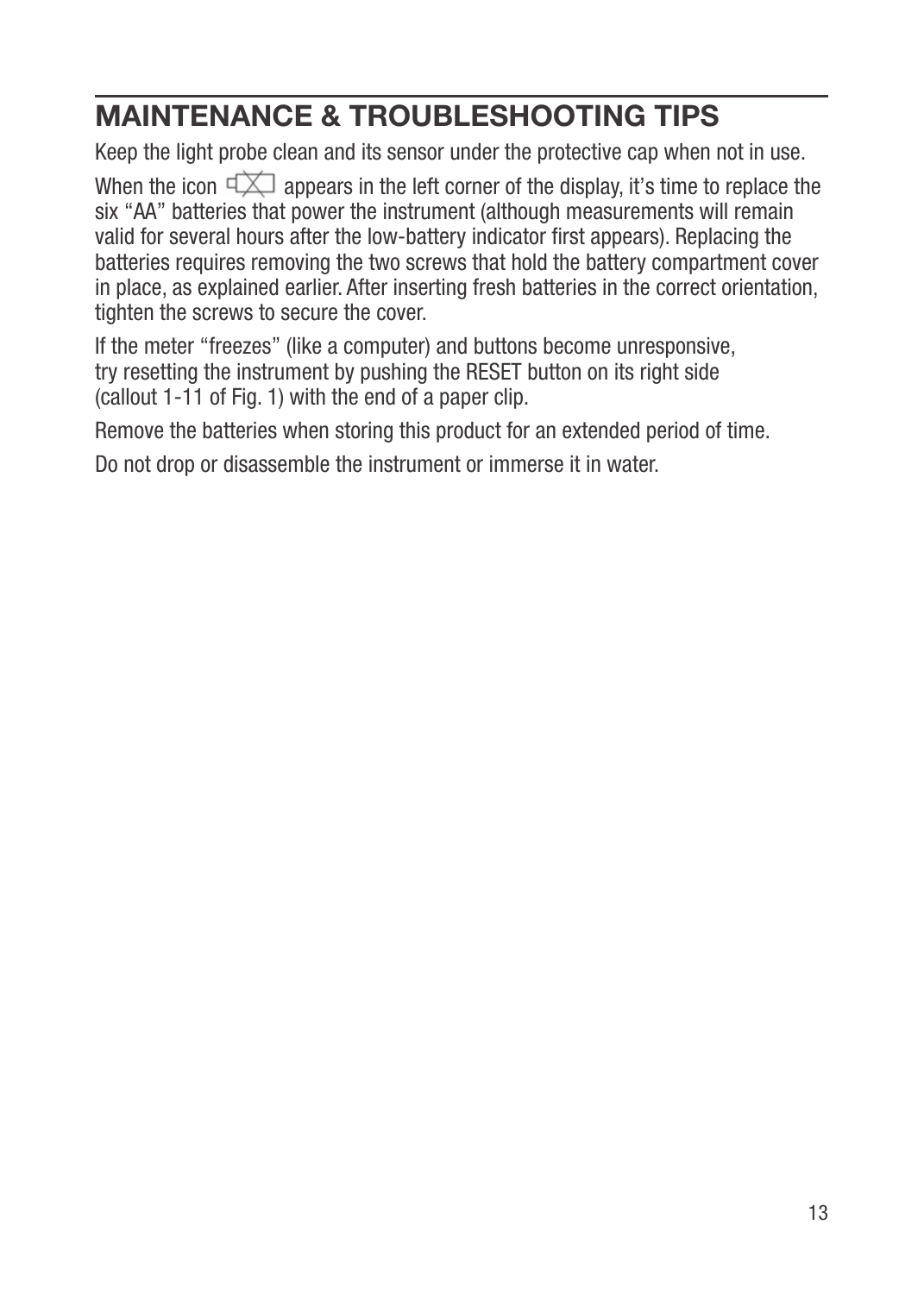#### **WARRANTY/ DISCLAIMER**

OMEGA ENGINEERING, INC. warrants this unit to be free of defects in materials and workmanship for a period of **13 months** from date of purchase. OMEGA's Warranty adds an additional one (1) month grace period to the normal **one (1) year product warranty** to cover handling and shipping time. This ensures that OMEGA's customers receive maximum coverage on each product.

If the unit malfunctions, it must be returned to the factory for evaluation. OMEGA's Customer Service Department will issue an Authorized Return (AR) number immediately upon phone or written request. Upon examination by OMEGA, if the unit is found to be defective, it will be repaired or replaced at no charge. OMEGA's WARRANTY does not apply to defects resulting from any action of the purchaser, including but not limited to mishandling, improper interfacing, operation outside of design limits, improper repair, or unauthorized modification. This WARRANTY is VOID if the unit shows evidence of having been tampered with or shows evidence of having been damaged as a result of excessive corrosion; or current, heat, moisture or vibration; improper specification; misapplication; misuse or other operating conditions outside of OMEGA's control. Components in which wear is not warranted, include but are not limited to contact points, fuses, and triacs.

**OMEGA is pleased to offer suggestions on the use of its various products. However, OMEGA neither assumes responsibility for any omissions or errors nor assumes liability for any damages that result from the use of its products in accordance with information provided by OMEGA, either verbal or written. OMEGA warrants only that the parts manufactured by the company will be as specified and free of defects. OMEGA MAKES NO OTHER WARRANTIES OR REPRESENTATIONS OF ANY KIND WHATSOEVER, EXPRESSED OR IMPLIED, EXCEPT THAT OF TITLE, AND ALL IMPLIED WARRANTIES INCLUDING ANY WARRANTY OF MERCHANTABILITY AND FITNESS FOR A PARTICULAR PURPOSE ARE HEREBY DISCLAIMED. LIMITATION OF LIABILITY: The remedies of purchaser set forth herein are exclusive, and the total liability of OMEGA with respect to this order, whether based on contract, warranty, negligence, indemnification, strict liability or otherwise, shall not exceed the purchase price of the component upon which liability is based. In no event shall OMEGA be liable for consequential, incidental or special damages.**

CONDITIONS: Equipment sold by OMEGA is not intended to be used, nor shall it be used: (1) as a "Basic Component" under 10 CFR 21 (NRC), used in or with any nuclear installation or activity; or (2) in medical applications or used on humans. Should any Product(s) be used in or with any nuclear installation or activity, medical application, used on humans, or misused in any way, OMEGA assumes no responsibility as set forth in our basic WARRANTY/ DISCLAIMER language, and, additionally, purchaser will indemnify OMEGA and hold OMEGA harmless from any liability or damage whatsoever arising out of the use of the Product(s) in such a manner.

#### **RETURN REQUESTS/ INQUIRIES**

Direct all warranty and repair requests/inquiries to the OMEGA Customer Service Department. BEFORE RETURNING ANY PRODUCT(S) TO OMEGA, PURCHASER MUST OBTAIN AN AUTHO-RIZED RETURN (AR) NUMBER FROM OMEGA'S CUSTOMER SERVICE DEPARTMENT (IN ORDER TO AVOID PROCESSING DELAYS). The assigned AR number should then be marked on the outside of the return package and on any correspondence. The purchaser is responsible for shipping charges, freight, insurance and proper packaging to prevent breakage in transit.

FOR **WARRANTY** RETURNS, please have the following information available BEFORE contacting OMEGA:

- 1. Purchase Order number under which the product was PURCHASED,
- 2. Model and serial number of the product under warranty, and
- 3. Repair instructions and/or specific problems relative to the product.

FOR **NON-WARRANTY** REPAIRS, consult OMEGA for current repair charges. Have the following information available BEFORE contacting OMEGA:

- 1. Purchase Order number to cover the COST of the repair,
- 2. Model and serial number of the product, and
- 3. Repair instructions and/or specific pro lems relative to the product.

OMEGA's policy is to make running changes, not model changes, whenever an improvement is possible. This affords our customers the latest in technology and engineering.

OMEGA is a registered trademark of OMEGA ENGINEERING, INC.

© Copyright 2011 OMEGA ENGINEERING, INC. All rights reserved. This document may not be copied, photocopied, reproduced, translated, or reduced to any electronic medium or machine-readable form, in whole or in part, without the prior written consent of OMEGA ENGINEERING, INC.